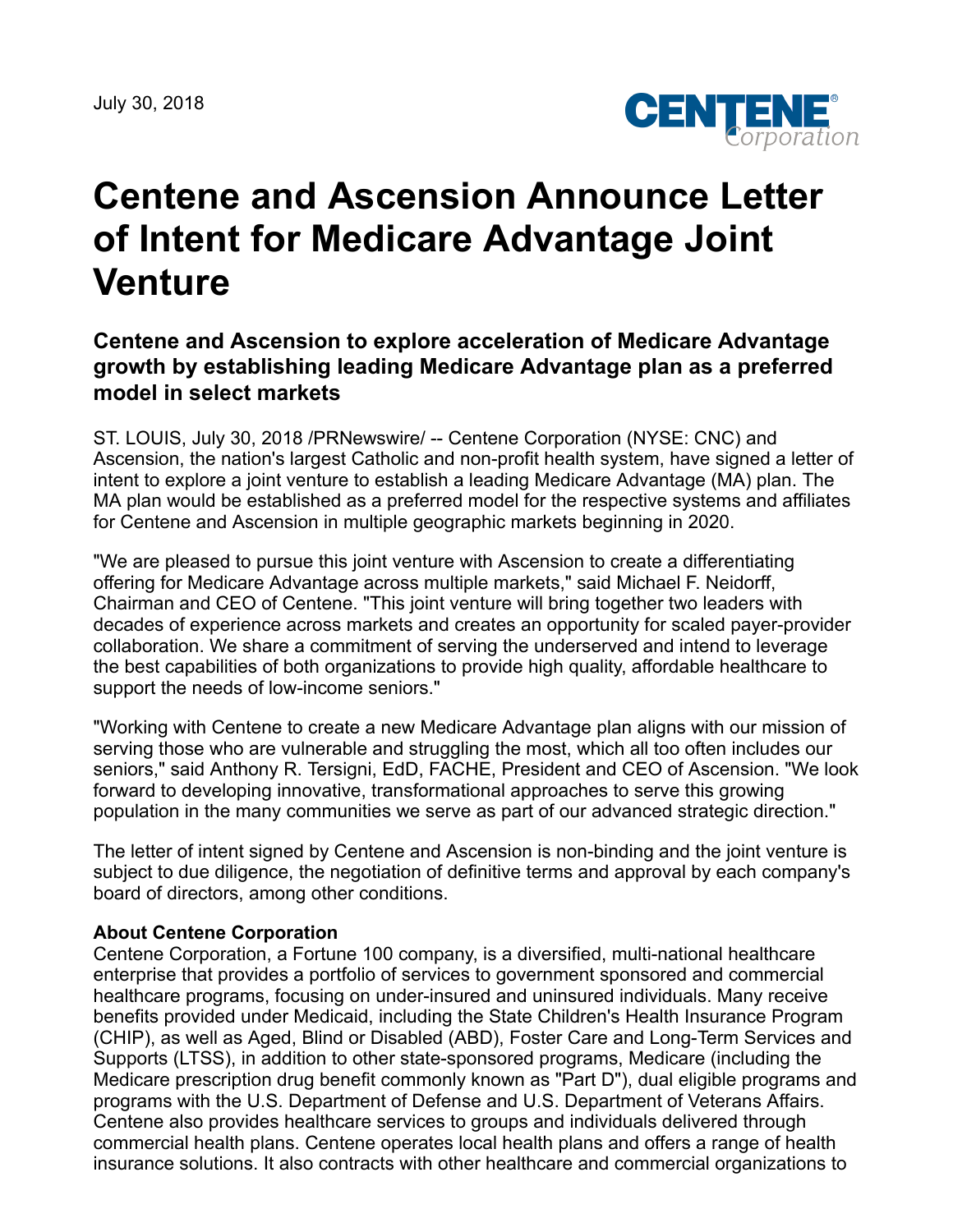provide specialty services including behavioral health management, care management software, correctional healthcare services, dental benefits management, commercial programs, home-based primary care services, life and health management, vision benefits management, pharmacy benefits management, specialty pharmacy and telehealth services.

Centene uses its investor relations website to publish important information about the Company, including information that may be deemed material to investors. Financial and other information about Centene is routinely posted and is accessible on Centene's investor relations website, <http://www.centene.com/investors>.

## **About Ascension**

Ascension ([www.ascension.org](http://www.ascension.org/)) is a faith-based healthcare organization dedicated to transformation through innovation across the continuum of care. As the largest non-profit health system in the U.S. and the world's largest Catholic health system, Ascension is committed to delivering compassionate, personalized care to all, with special attention to persons living in poverty and those most vulnerable. In FY2017, Ascension provided more than \$1.8 billion in care of persons living in poverty and other community benefit programs. Ascension includes approximately 165,000 associates and 34,000 aligned providers. Ascension's Healthcare Division operates more than 2,600 sites of care – including 153 hospitals and more than 50 senior living facilities – in 22 states and the District of Columbia, while its Solutions Division provides a variety of services and solutions including physician practice management, venture capital investing, investment management, biomedical engineering, facilities management, clinical care management, information services, risk management, and contracting through Ascension's own group purchasing organization.

## **Forward-Looking Statements**

*The company and its representatives may from time to time make written and oral forwardlooking statements within the meaning of the Private Securities Litigation Reform Act ("PSLRA") of 1995, including statements in this and other press releases, in presentations, filings with the Securities and Exchange Commission ("SEC"), reports to stockholders and in meetings with investors and analysts. In particular, the information provided in this press release may contain certain forward-looking statements with respect to the financial condition, results of operations and business of Centene and certain plans and objectives of Centene with respect thereto, including but not limited to the expected benefits of the acquisition of Health Net, Inc. (Health Net) (Health Net Acquisition) and the acquisition of New York State Catholic Health Plan, Inc., d/b/a Fidelis Care New York (Fidelis Care) (Fidelis Care Acquisition). These forward-looking statements can be identified by the fact that they do not relate only to historical or current facts. Without limiting the foregoing, forward-looking statements often use words such as "believe", "anticipate", "plan", "expect", "estimate", "intend", "seek", "target", "goal", "may", "will", "would", "could", "should", "can", "continue" and other similar words and expressions (and the negative thereof). We intend such forward-looking statements to be covered by the safe-harbor provisions for forwardlooking statements contained in PSLRA. A number of factors, variables or events could cause actual plans and results to differ materially from those expressed or implied in forward-looking statements. Such factors include, but are not limited to, Centene's ability to accurately predict and effectively manage health benefits and other operating expenses and reserves; competition; membership and revenue declines or unexpected trends; changes in healthcare practices, new technologies and advances in medicine; increased healthcare costs; changes in economic, political or market conditions; changes in federal or state laws or regulations, including changes with respect to income tax reform or government healthcare programs as well as changes with respect to the Patient Protection and Affordable Care Act and the Health Care and Education Affordability Reconciliation Act and*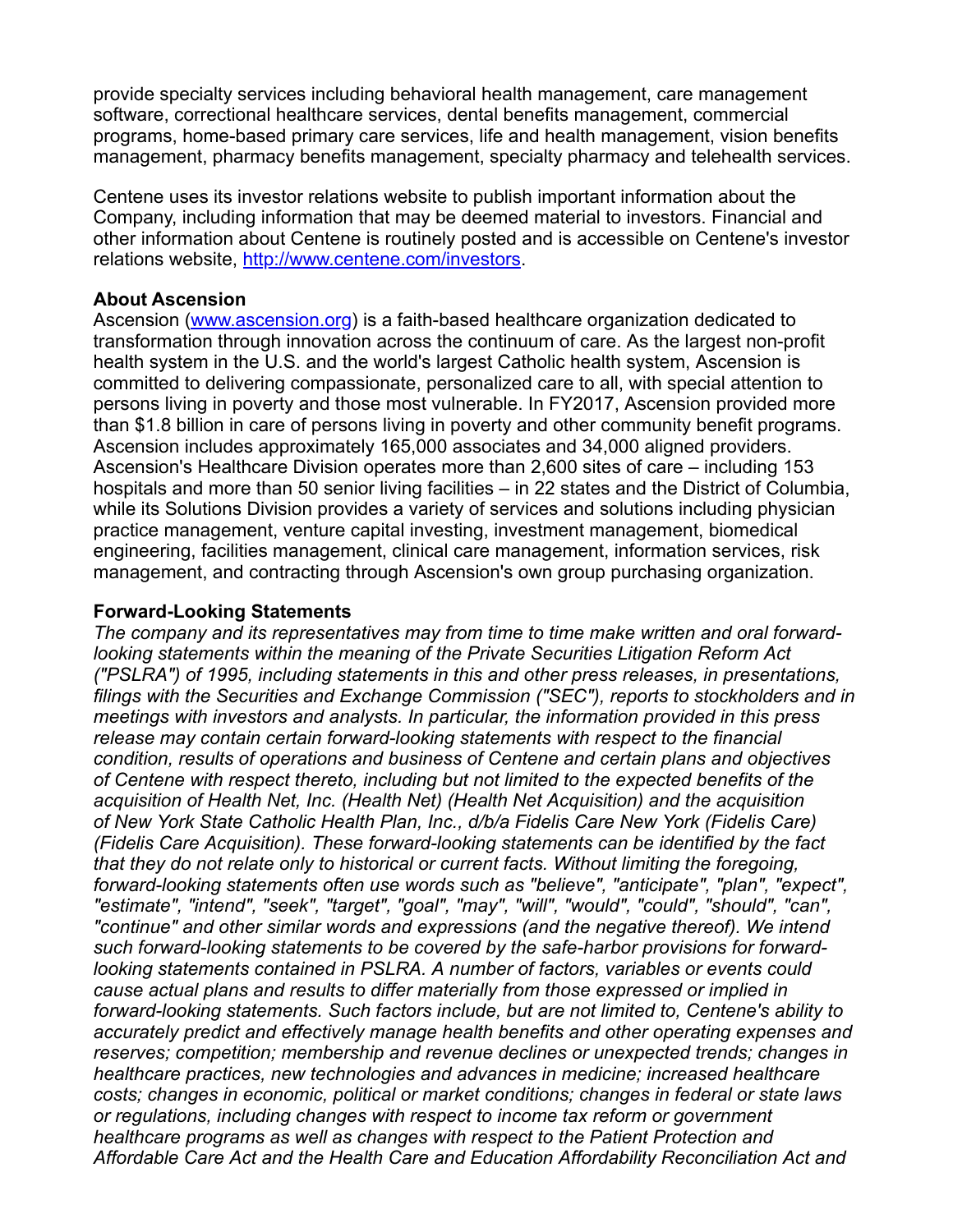*any regulations enacted thereunder that may result from changing political conditions; rate cuts or other payment reductions or delays by governmental payors and other risks and uncertainties affecting Centene's government businesses; Centene's ability to adequately price products on federally facilitated and state-based Health Insurance Marketplaces; tax matters; disasters or major epidemics; the outcome of legal and regulatory proceedings; changes in expected contract start dates; provider, state, federal and other contract changes and timing of regulatory approval of contracts; the expiration, suspension or termination of Centene's contracts with federal or state governments (including but not limited to Medicaid, Medicare, TRICARE or other customers); the difficulty of predicting the timing or outcome of pending or future litigation or government investigations; challenges to Centene's contract awards; cyber-attacks or other privacy or data security incidents; the possibility that the expected synergies and value creation from acquired businesses, including, without limitation, the Health Net Acquisition and the Fidelis Care Acquisition, will not be realized, or will not be realized within the expected time period; the exertion of management's time and Centene's resources, and other expenses incurred and business changes required in connection with complying with the undertakings in connection with any regulatory, governmental or third party consents or approvals for the Health Net Acquisition or the Fidelis Care Acquisition; disruption caused by significant completed and pending acquisitions, including the Health Net Acquisition and the Fidelis Care Acquisition, making it more difficult to maintain business and operational relationships; the risk that unexpected costs will be incurred in connection with the completion and/or integration of acquisition transactions, including among others, the Health Net Acquisition and the Fidelis Care Acquisition; changes in expected closing dates, estimated purchase price and accretion for acquisitions; the risk that acquired businesses, including Health Net and Fidelis Care, will not be integrated successfully; the risk that, following the Fidelis Care Acquisition, Centene may not be able to effectively manage its expanded operations; restrictions and limitations in connection with Centene's indebtedness; Centene's ability to achieve improvement in the Centers for Medicare and Medicaid Services (CMS) Star ratings and maintain or achieve improvement in other quality scores in each case that can impact revenue and future growth; availability of debt and equity financing, on terms that are favorable to Centene; inflation; foreign currency fluctuations; and risks and uncertainties discussed in the reports that Centene has filed with the SEC. These forward-looking statements reflect Centene's current views with respect to future events and are based on numerous assumptions and assessments made by Centene in light of its experience and perception of historical trends, current conditions, business strategies, operating environments, future developments and other factors it believes appropriate. By their nature, forward-looking statements involve known and unknown risks and uncertainties and are subject to change because they relate to events and depend on circumstances that will occur in the future. The factors described in the context of such forward-looking statements in this press release could cause Centene's plans with respect to the Health Net Acquisition, the Fidelis Care Acquisition, actual results, performance or achievements, industry results and developments to differ materially from those expressed in or implied by such forwardlooking statements. Although it is currently believed that the expectations reflected in such forward-looking statements are reasonable, no assurance can be given that such expectations will prove to have been correct and persons reading this press release are therefore cautioned not to place undue reliance on these forward-looking statements which speak only as of the date of this press release. Centene does not assume any obligation to update the information contained in this press release (whether as a result of new information, future events or otherwise), except as required by applicable law. This list of important factors is not intended to be exhaustive. We discuss certain of these matters more fully, as well as certain other risk factors that may affect Centene's business operations, financial condition and results of operations, in Centene's filings with the SEC, including the*